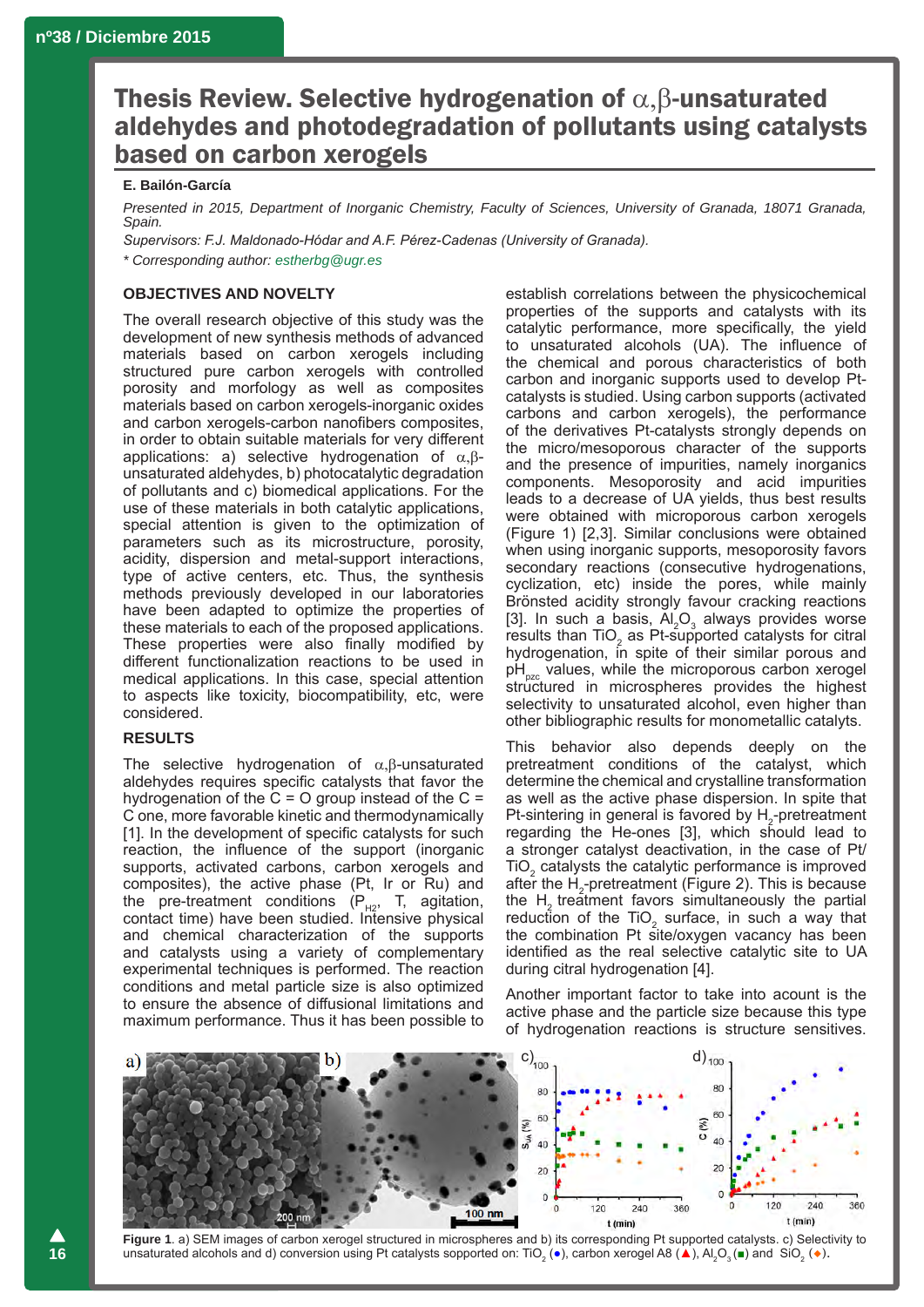

**Figure 2**. a) HRTEM images of Pt/TiO<sub>2</sub>-H<sub>2</sub> b) selectivity to unsaturated alcohols and conversion after different treatment atmosphere of Pt/TiO<sub>2</sub>: He ( $\bullet$ ), H<sub>2</sub> ( $\bullet$ ) and He,H<sub>2</sub> ( $\blacktriangle$ )

The metal particle size was optimized, for that; Ptcatalyst was pretreated under different experimental conditions obtaining Pt particles size from 2 to 10 nm. After test in the selective hydrogenation of citral it was pointed out that the optimum particle size is around 8 nm. Regarding the metal phase, a series of monometallic Pt, Ir and Ru-catalysts deposited on carbon xerogel microspheres was prepared, exhaustively characterized and used in the selective hydrogenation of citral. A similar metal particle size is obtained in all cases after He-pretreatment, allowing the comparison between metals; the catalytic activity increases in the sense  $Ir < Ru < Pt$  [5]. Sintering is favoured when catalysts are pretreated in  $H_2$ -flow leading to an important loss of activity, especially for Ru-catalysts. Pt and Ir-catalysts are more selective than Ru-catalysts, reaching selectivity values to unsaturated alcohols of around 80%. Thus, in terms of yields to these valuable products Pt-catalysts seem to be the most appropriate active phase. Nevertheless, reutilization experiments showed that Ir-catalyst maintained the catalytic performance while a severe deactivation is observed for Pt-catalysts. Deactivation was related with the chemisorption of CO or CO-evolving molecules on the Pt-surface.

These results open new opportunities in the preparation of highly selective hydrogenation catalysts combining the ability of  $TiO<sub>2</sub>$  to produces specific active site for citral adsorption through the  $C = O$  bond and the developed porosity and fitted surface chemistry (basicity) of carbon materials. The sol-gel synthesis procedure guarantees the purity of these supports avoiding interferences of the mineral matter present on classical ACs. The high surface areas of carbon xerogels facilitate the dispersion of the titanium dioxide particles and their reduction so, maximizing the strong metal-support interactions (SMSI effect) and Pt-dispersion.

So that, new carbon xerogels-inorganic oxide (ZrO, , TiO $_2$ , SiO $_2$ , V $_2$ O $_5$  and CeO $_2$ ) composites were prepared and used as Pt-support to develop catalysts for the selective hidrogenation of citral, obtaining specific and high active catalysts for the selective C=O hydrogenation of  $\alpha$ , $\beta$ -unsaturated aldehydes (more than 95 % of  $S_{\text{UA}}$  at total conversion). The synthesis method of these composites comprises resorcinol and formaldehyde polimerization in an organic medium simultaneously with the hydrolisis of a metal alkoxide precursor of the inorganic oxide. This method, was recently patented [6-8], and consists in an orderly and

efficient sequence of specific steps that determine the final catalytic properties of these materials, for example the use of surfactant compounds, strict control of the polymerization temperature and stirring speed, a very slow addition of reactants or the use of microwave for the drying step. Under these conditions a very high dispersion of the metal oxide in the carbon xerogel matrix is achieved, maximizing the metal-support interactions in the resulting supported catalysts, which allows to obtain very high activities and selectivities at relatively mild reaction conditions, avoiding the use of supercritical solvents or bimetallic catalysts.

Given the nature of  $TiO<sub>2</sub>/C$  composite materials, the study of their applications in photo-catalysis, specifically degradation processes of typical water pollutants such as azo dyes are further raised. The objective here was to optimize the material for enhanced its performance under visible radiation, but also carried out experiments using ultraviolet radiation. Alternatively,  $TiO<sub>2</sub>$  coating carbon xerogel spheres are also prepared (Figure 3). This  $TiO<sub>2</sub>$ coating is stable enough for use in the catalytic conditions tested. The crucial step is the pre-gelation of resorcinol-formaldehyde and the formation of nanostructures prior to coating. These new materials have been tested in the photo-degradation of Orange G using visible light obtained very good results. Results were compared in basis of decolourization, TOC analysis to determine the formation of oxidation intermediates and toxicity of the corresponding solutions using a standard method with luminescent bacteria (Vibrio Fisheri, NRRL-B-11177, in accordance with the European guideline ISO 11348-2:2007). The hydrophobic/hydrophilic nature of this material allows its precipitation in aqueous solution after completion of the decontamination process, which enables an easy separation of the photocatalyst after the reaction, with the advantage that this means in real applications.

Considering the progressive advance of the use of carbon materials in biomedical applications, and given that no references of the use of these materials in such applications have not been found despite the excellent properties of carbon aerogels and xerogels, a new line is also opted for studied during a stay at the University of Trieste, under the supervision of Prof. Maurizio Prato, one of the great specialists in these issues. For this, different carbon-based xerogel composites (gel materials and carbon gel-carbon